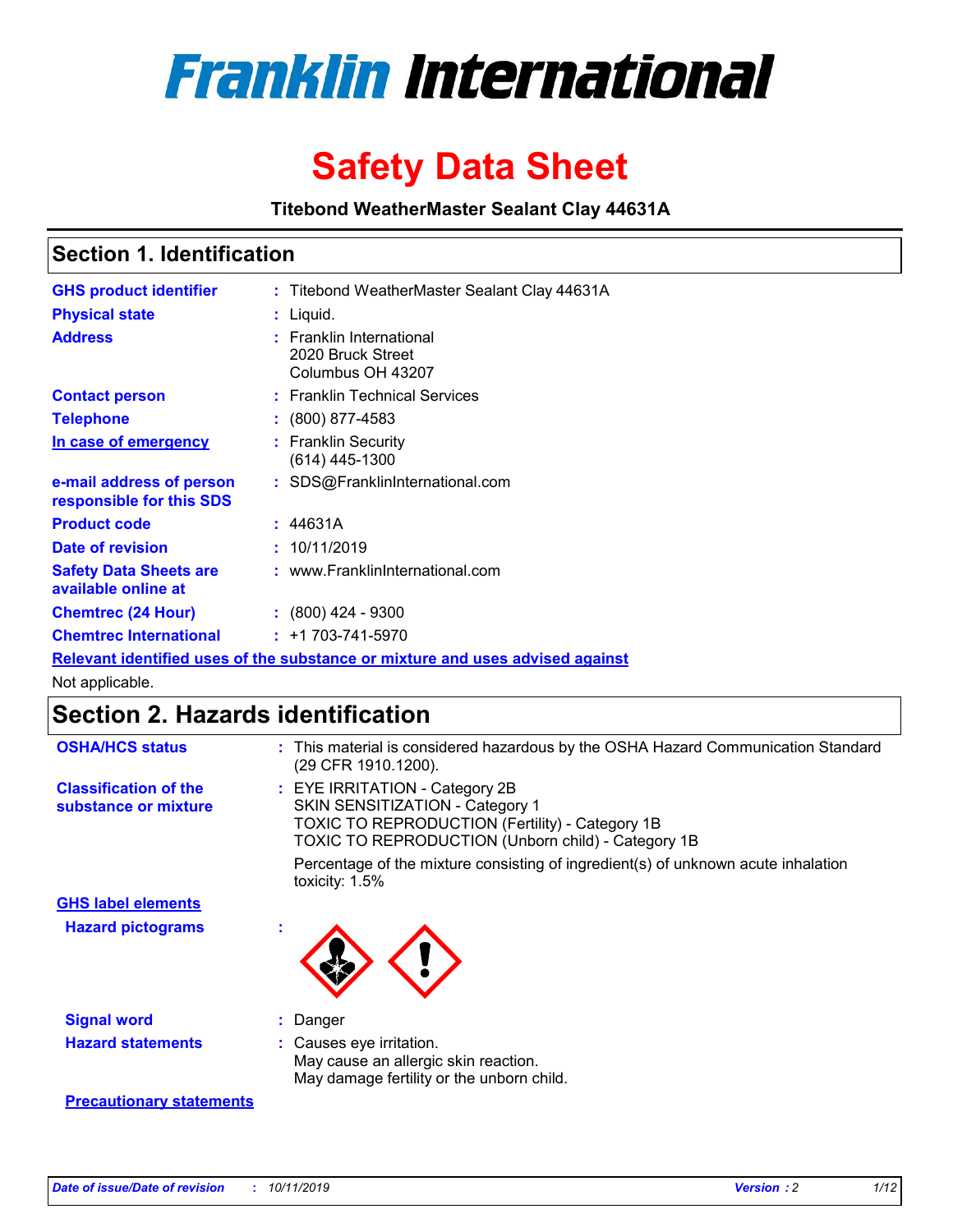### **Section 2. Hazards identification**

| <b>Prevention</b>                          | : Obtain special instructions before use. Do not handle until all safety precautions have<br>been read and understood. Wear protective gloves. Wear eye or face protection.<br>Wear protective clothing. Avoid breathing vapor. Wash hands thoroughly after handling.<br>Contaminated work clothing must not be allowed out of the workplace.                                                        |
|--------------------------------------------|------------------------------------------------------------------------------------------------------------------------------------------------------------------------------------------------------------------------------------------------------------------------------------------------------------------------------------------------------------------------------------------------------|
| <b>Response</b>                            | : IF exposed or concerned: Get medical attention. IF ON SKIN: Wash with plenty of<br>soap and water. Wash contaminated clothing before reuse. If skin irritation or rash<br>occurs: Get medical attention. IF IN EYES: Rinse cautiously with water for several<br>minutes. Remove contact lenses, if present and easy to do. Continue rinsing. If eye<br>irritation persists: Get medical attention. |
| <b>Storage</b>                             | : Store locked up.                                                                                                                                                                                                                                                                                                                                                                                   |
| <b>Disposal</b>                            | : Dispose of contents and container in accordance with all local, regional, national and<br>international regulations.                                                                                                                                                                                                                                                                               |
| <b>Hazards not otherwise</b><br>classified | : Product generates methanol during cure.                                                                                                                                                                                                                                                                                                                                                            |
|                                            |                                                                                                                                                                                                                                                                                                                                                                                                      |

### **Section 3. Composition/information on ingredients**

| <b>Substance/mixture</b><br>: Mixture                |               |                     |
|------------------------------------------------------|---------------|---------------------|
| Ingredient name                                      | $\frac{9}{6}$ | <b>CAS number</b>   |
| 3-aminopropyltriethoxysilane<br>Dibutyltin dilaurate | צ≥<br>≤0.3    | 919-30-2<br>77-58-7 |

Any concentration shown as a range is to protect confidentiality or is due to batch variation.

**There are no additional ingredients present which, within the current knowledge of the supplier and in the concentrations applicable, are classified as hazardous to health or the environment and hence require reporting in this section.**

**Occupational exposure limits, if available, are listed in Section 8.**

### **Section 4. First aid measures**

| <b>Description of necessary first aid measures</b> |                                                                                                                                                                                                                                                                                                                                                                                                                                                                                                                                                                                                                                                                                                                                                                           |  |  |  |
|----------------------------------------------------|---------------------------------------------------------------------------------------------------------------------------------------------------------------------------------------------------------------------------------------------------------------------------------------------------------------------------------------------------------------------------------------------------------------------------------------------------------------------------------------------------------------------------------------------------------------------------------------------------------------------------------------------------------------------------------------------------------------------------------------------------------------------------|--|--|--|
| <b>Eye contact</b>                                 | : Immediately flush eyes with plenty of water, occasionally lifting the upper and lower<br>eyelids. Check for and remove any contact lenses. Continue to rinse for at least 10<br>minutes. If irritation persists, get medical attention.                                                                                                                                                                                                                                                                                                                                                                                                                                                                                                                                 |  |  |  |
| <b>Inhalation</b>                                  | : Remove victim to fresh air and keep at rest in a position comfortable for breathing. If<br>not breathing, if breathing is irregular or if respiratory arrest occurs, provide artificial<br>respiration or oxygen by trained personnel. It may be dangerous to the person providing<br>aid to give mouth-to-mouth resuscitation. Get medical attention. If unconscious, place<br>in recovery position and get medical attention immediately. Maintain an open airway.<br>Loosen tight clothing such as a collar, tie, belt or waistband. In case of inhalation of<br>decomposition products in a fire, symptoms may be delayed. The exposed person may<br>need to be kept under medical surveillance for 48 hours.                                                       |  |  |  |
| <b>Skin contact</b>                                | : Wash with plenty of soap and water. Remove contaminated clothing and shoes. Wash<br>contaminated clothing thoroughly with water before removing it, or wear gloves.<br>Continue to rinse for at least 10 minutes. Get medical attention. In the event of any<br>complaints or symptoms, avoid further exposure. Wash clothing before reuse. Clean<br>shoes thoroughly before reuse.                                                                                                                                                                                                                                                                                                                                                                                     |  |  |  |
| <b>Ingestion</b>                                   | : Wash out mouth with water. Remove dentures if any. Remove victim to fresh air and<br>keep at rest in a position comfortable for breathing. If material has been swallowed and<br>the exposed person is conscious, give small quantities of water to drink. Stop if the<br>exposed person feels sick as vomiting may be dangerous. Do not induce vomiting<br>unless directed to do so by medical personnel. If vomiting occurs, the head should be<br>kept low so that vomit does not enter the lungs. Get medical attention. Never give<br>anything by mouth to an unconscious person. If unconscious, place in recovery position<br>and get medical attention immediately. Maintain an open airway. Loosen tight clothing<br>such as a collar, tie, belt or waistband. |  |  |  |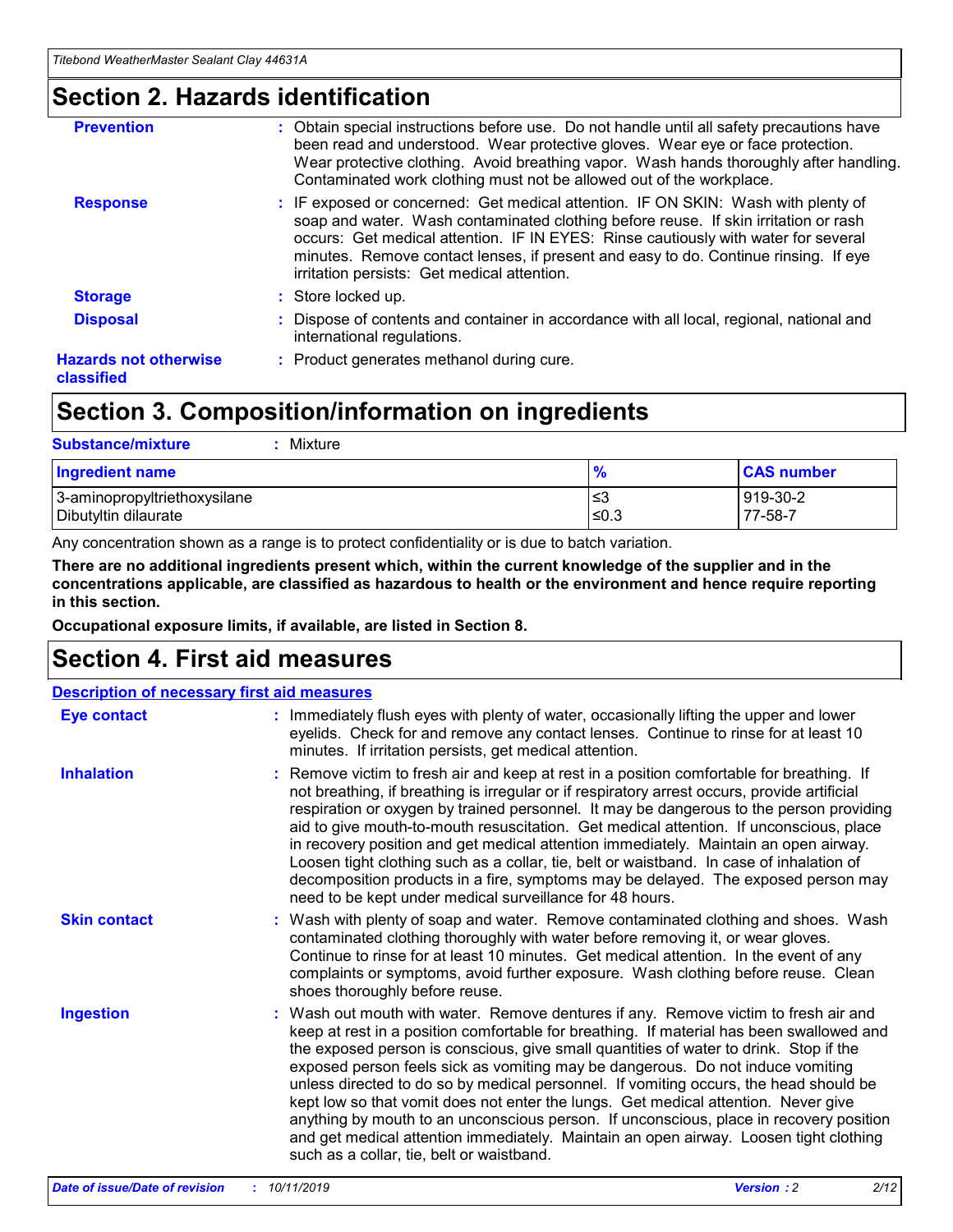# **Section 4. First aid measures**

| Most important symptoms/effects, acute and delayed |                                       |                                                                                                                                                                                                                                                                                                                                                                                                                 |  |  |  |
|----------------------------------------------------|---------------------------------------|-----------------------------------------------------------------------------------------------------------------------------------------------------------------------------------------------------------------------------------------------------------------------------------------------------------------------------------------------------------------------------------------------------------------|--|--|--|
|                                                    | <b>Potential acute health effects</b> |                                                                                                                                                                                                                                                                                                                                                                                                                 |  |  |  |
| <b>Eye contact</b>                                 |                                       | : May cause eye irritation.                                                                                                                                                                                                                                                                                                                                                                                     |  |  |  |
| <b>Inhalation</b>                                  |                                       | : No known significant effects or critical hazards.                                                                                                                                                                                                                                                                                                                                                             |  |  |  |
| <b>Skin contact</b>                                |                                       | : May cause skin irritation.                                                                                                                                                                                                                                                                                                                                                                                    |  |  |  |
| <b>Ingestion</b>                                   |                                       | : No known significant effects or critical hazards.                                                                                                                                                                                                                                                                                                                                                             |  |  |  |
| Over-exposure signs/symptoms                       |                                       |                                                                                                                                                                                                                                                                                                                                                                                                                 |  |  |  |
| <b>Eye contact</b>                                 |                                       | : Adverse symptoms may include the following:<br>irritation<br>watering<br>redness                                                                                                                                                                                                                                                                                                                              |  |  |  |
| <b>Inhalation</b>                                  |                                       | : Adverse symptoms may include the following:<br>reduced fetal weight<br>increase in fetal deaths<br>skeletal malformations                                                                                                                                                                                                                                                                                     |  |  |  |
| <b>Skin contact</b>                                |                                       | : Adverse symptoms may include the following:<br>irritation<br>redness<br>reduced fetal weight<br>increase in fetal deaths<br>skeletal malformations                                                                                                                                                                                                                                                            |  |  |  |
| <b>Ingestion</b>                                   |                                       | : Adverse symptoms may include the following:<br>reduced fetal weight<br>increase in fetal deaths<br>skeletal malformations                                                                                                                                                                                                                                                                                     |  |  |  |
|                                                    |                                       | <b>Indication of immediate medical attention and special treatment needed, if necessary</b>                                                                                                                                                                                                                                                                                                                     |  |  |  |
| <b>Notes to physician</b>                          |                                       | : In case of inhalation of decomposition products in a fire, symptoms may be delayed.<br>The exposed person may need to be kept under medical surveillance for 48 hours.                                                                                                                                                                                                                                        |  |  |  |
| <b>Specific treatments</b>                         |                                       | : No specific treatment.                                                                                                                                                                                                                                                                                                                                                                                        |  |  |  |
| <b>Protection of first-aiders</b>                  |                                       | : No action shall be taken involving any personal risk or without suitable training. If it is<br>suspected that fumes are still present, the rescuer should wear an appropriate mask or<br>self-contained breathing apparatus. It may be dangerous to the person providing aid to<br>give mouth-to-mouth resuscitation. Wash contaminated clothing thoroughly with water<br>before removing it, or wear gloves. |  |  |  |

**See toxicological information (Section 11)**

### **Section 5. Fire-fighting measures**

| <b>Extinguishing media</b>                             |                                                                                                                                                                                                     |
|--------------------------------------------------------|-----------------------------------------------------------------------------------------------------------------------------------------------------------------------------------------------------|
| <b>Suitable extinguishing</b><br>media                 | : Use an extinguishing agent suitable for the surrounding fire.                                                                                                                                     |
| <b>Unsuitable extinguishing</b><br>media               | : None known.                                                                                                                                                                                       |
| <b>Specific hazards arising</b><br>from the chemical   | : In a fire or if heated, a pressure increase will occur and the container may burst.                                                                                                               |
| <b>Hazardous thermal</b><br>decomposition products     | : Decomposition products may include the following materials:<br>carbon dioxide<br>carbon monoxide<br>nitrogen oxides<br>metal oxide/oxides                                                         |
| <b>Special protective actions</b><br>for fire-fighters | : Promptly isolate the scene by removing all persons from the vicinity of the incident if<br>there is a fire. No action shall be taken involving any personal risk or without suitable<br>training. |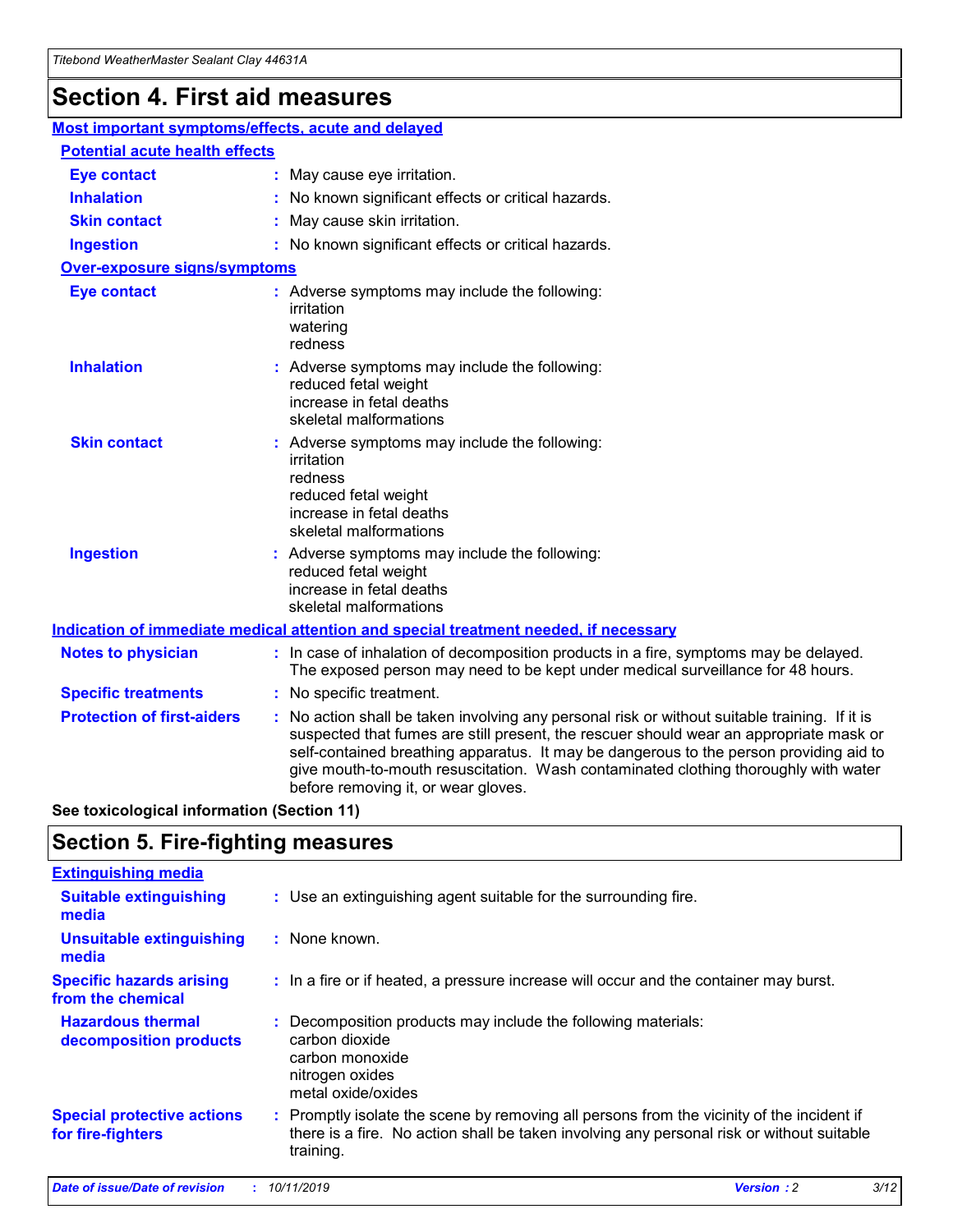### **Section 5. Fire-fighting measures**

**Special protective equipment for fire-fighters** Fire-fighters should wear appropriate protective equipment and self-contained breathing **:** apparatus (SCBA) with a full face-piece operated in positive pressure mode.

### **Section 6. Accidental release measures**

#### **Personal precautions, protective equipment and emergency procedures**

| For non-emergency<br>personnel                               | : No action shall be taken involving any personal risk or without suitable training.<br>Evacuate surrounding areas. Keep unnecessary and unprotected personnel from<br>entering. Do not touch or walk through spilled material. Avoid breathing vapor or mist.<br>Provide adequate ventilation. Wear appropriate respirator when ventilation is<br>inadequate. Put on appropriate personal protective equipment.                                                                                                                                                                                                                                                                                             |
|--------------------------------------------------------------|--------------------------------------------------------------------------------------------------------------------------------------------------------------------------------------------------------------------------------------------------------------------------------------------------------------------------------------------------------------------------------------------------------------------------------------------------------------------------------------------------------------------------------------------------------------------------------------------------------------------------------------------------------------------------------------------------------------|
| For emergency responders                                     | : If specialized clothing is required to deal with the spillage, take note of any information in<br>Section 8 on suitable and unsuitable materials. See also the information in "For non-<br>emergency personnel".                                                                                                                                                                                                                                                                                                                                                                                                                                                                                           |
| <b>Environmental precautions</b>                             | : Avoid dispersal of spilled material and runoff and contact with soil, waterways, drains<br>and sewers. Inform the relevant authorities if the product has caused environmental<br>pollution (sewers, waterways, soil or air).                                                                                                                                                                                                                                                                                                                                                                                                                                                                              |
| <b>Methods and materials for containment and cleaning up</b> |                                                                                                                                                                                                                                                                                                                                                                                                                                                                                                                                                                                                                                                                                                              |
| <b>Small spill</b>                                           | : Stop leak if without risk. Move containers from spill area. Dilute with water and mop up<br>if water-soluble. Alternatively, or if water-insoluble, absorb with an inert dry material and<br>place in an appropriate waste disposal container. Dispose of via a licensed waste<br>disposal contractor.                                                                                                                                                                                                                                                                                                                                                                                                     |
| <b>Large spill</b>                                           | : Stop leak if without risk. Move containers from spill area. Approach release from<br>upwind. Prevent entry into sewers, water courses, basements or confined areas. Wash<br>spillages into an effluent treatment plant or proceed as follows. Contain and collect<br>spillage with non-combustible, absorbent material e.g. sand, earth, vermiculite or<br>diatomaceous earth and place in container for disposal according to local regulations<br>(see Section 13). Dispose of via a licensed waste disposal contractor. Contaminated<br>absorbent material may pose the same hazard as the spilled product. Note: see<br>Section 1 for emergency contact information and Section 13 for waste disposal. |

### **Section 7. Handling and storage**

| <b>Precautions for safe handling</b>                                             |                                                                                                                                                                                                                                                                                                                                                                                                                                                                                                                                                                                                                                                                                                                                                                                                                                                  |
|----------------------------------------------------------------------------------|--------------------------------------------------------------------------------------------------------------------------------------------------------------------------------------------------------------------------------------------------------------------------------------------------------------------------------------------------------------------------------------------------------------------------------------------------------------------------------------------------------------------------------------------------------------------------------------------------------------------------------------------------------------------------------------------------------------------------------------------------------------------------------------------------------------------------------------------------|
| <b>Protective measures</b>                                                       | : Put on appropriate personal protective equipment (see Section 8). Persons with a<br>history of skin sensitization problems should not be employed in any process in which<br>this product is used. Avoid exposure - obtain special instructions before use. Avoid<br>exposure during pregnancy. Do not handle until all safety precautions have been read<br>and understood. Do not get in eyes or on skin or clothing. Do not ingest. Avoid<br>breathing vapor or mist. If during normal use the material presents a respiratory hazard,<br>use only with adequate ventilation or wear appropriate respirator. Keep in the original<br>container or an approved alternative made from a compatible material, kept tightly<br>closed when not in use. Empty containers retain product residue and can be hazardous.<br>Do not reuse container. |
| <b>Advice on general</b><br>occupational hygiene                                 | : Eating, drinking and smoking should be prohibited in areas where this material is<br>handled, stored and processed. Workers should wash hands and face before eating,<br>drinking and smoking. Remove contaminated clothing and protective equipment before<br>entering eating areas. See also Section 8 for additional information on hygiene<br>measures.                                                                                                                                                                                                                                                                                                                                                                                                                                                                                    |
| <b>Conditions for safe storage,</b><br>including any<br><b>incompatibilities</b> | Store between the following temperatures: 0 to 120°C (32 to 248°F). Store in<br>accordance with local regulations. Store in original container protected from direct<br>sunlight in a dry, cool and well-ventilated area, away from incompatible materials (see<br>Section 10) and food and drink. Store locked up. Keep container tightly closed and<br>sealed until ready for use. Containers that have been opened must be carefully<br>resealed and kept upright to prevent leakage. Do not store in unlabeled containers.<br>Use appropriate containment to avoid environmental contamination. See Section 10 for<br>incompatible materials before handling or use.                                                                                                                                                                         |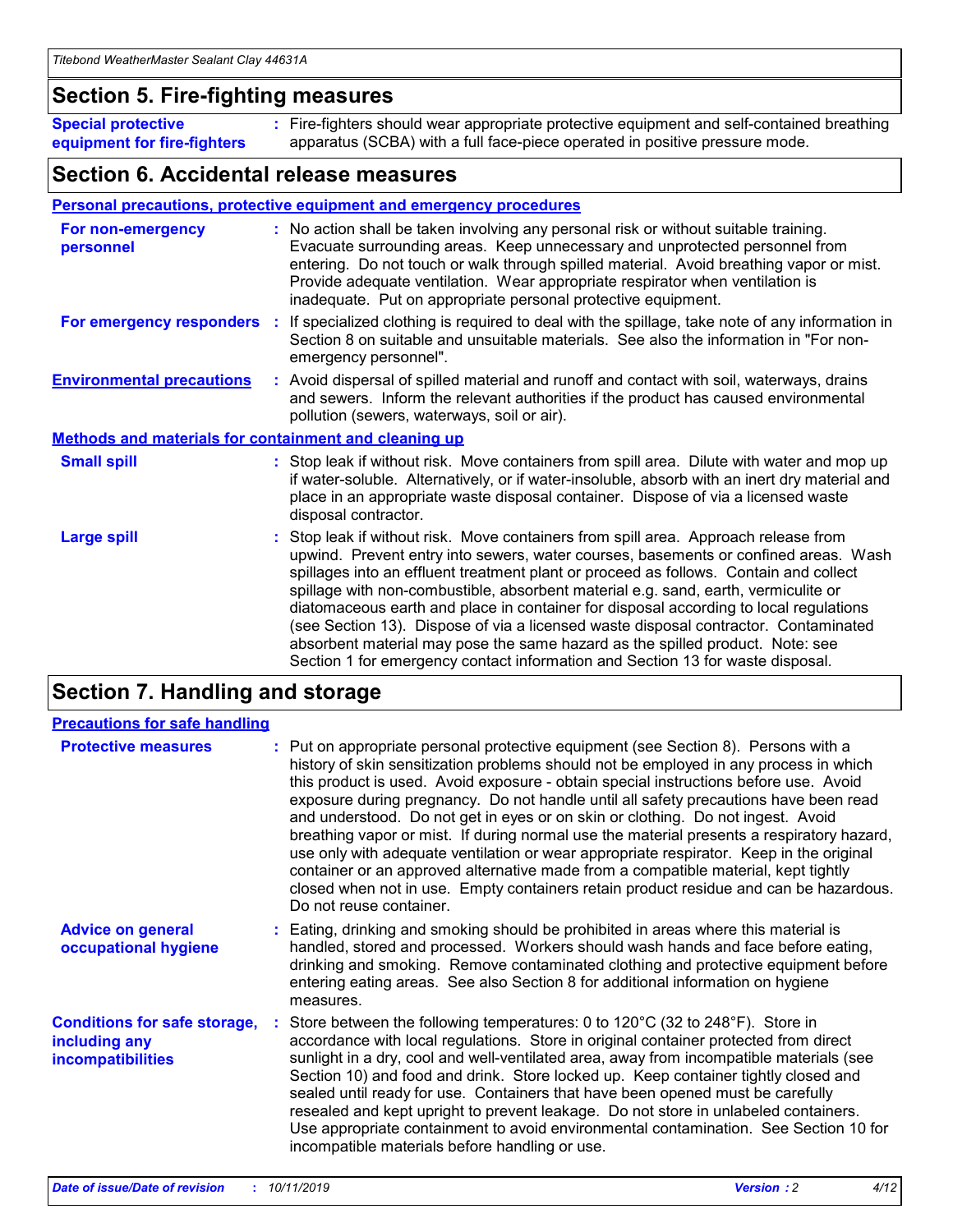# **Section 8. Exposure controls/personal protection**

#### **Control parameters**

#### **Occupational exposure limits**

| <b>Ingredient name</b>                               |    |                        | <b>Exposure limits</b>                                                                                                                                                                                                                                                                                                                                                                                                                                                                                                                                                                                                 |
|------------------------------------------------------|----|------------------------|------------------------------------------------------------------------------------------------------------------------------------------------------------------------------------------------------------------------------------------------------------------------------------------------------------------------------------------------------------------------------------------------------------------------------------------------------------------------------------------------------------------------------------------------------------------------------------------------------------------------|
| 3-aminopropyltriethoxysilane<br>Dibutyltin dilaurate |    |                        | None.<br>ACGIH TLV (United States, 3/2019). Absorbed through skin.<br>Notes: as Sn<br>TWA: $0.1 \text{ mg/m}^3$ , (as Sn) 8 hours.<br>STEL: 0.2 mg/m <sup>3</sup> , (as Sn) 15 minutes.<br>NIOSH REL (United States, 10/2016). Absorbed through skin.<br>Notes: as Sn<br>TWA: 0.1 mg/m <sup>3</sup> , (as Sn) 10 hours.<br>OSHA PEL (United States, 5/2018). Notes: as Sn<br>TWA: 0.1 mg/m <sup>3</sup> , (as Sn) 8 hours.<br>OSHA PEL 1989 (United States, 3/1989). Absorbed through skin.<br>Notes: measured as Sn<br>TWA: 0.1 mg/m <sup>3</sup> , (measured as Sn) 8 hours. Form: Organic                           |
| <b>Appropriate engineering</b><br>controls           |    |                        | : If user operations generate dust, fumes, gas, vapor or mist, use process enclosures,<br>local exhaust ventilation or other engineering controls to keep worker exposure to<br>airborne contaminants below any recommended or statutory limits.                                                                                                                                                                                                                                                                                                                                                                       |
| <b>Environmental exposure</b><br>controls            |    |                        | Emissions from ventilation or work process equipment should be checked to ensure<br>they comply with the requirements of environmental protection legislation. In some<br>cases, fume scrubbers, filters or engineering modifications to the process equipment<br>will be necessary to reduce emissions to acceptable levels.                                                                                                                                                                                                                                                                                          |
| <b>Individual protection measures</b>                |    |                        |                                                                                                                                                                                                                                                                                                                                                                                                                                                                                                                                                                                                                        |
| <b>Hygiene measures</b>                              |    |                        | : Wash hands, forearms and face thoroughly after handling chemical products, before<br>eating, smoking and using the lavatory and at the end of the working period.<br>Appropriate techniques should be used to remove potentially contaminated clothing.<br>Contaminated work clothing should not be allowed out of the workplace. Wash<br>contaminated clothing before reusing. Ensure that eyewash stations and safety<br>showers are close to the workstation location.                                                                                                                                            |
| <b>Eye/face protection</b>                           |    |                        | Safety eyewear complying with an approved standard should be used when a risk<br>assessment indicates this is necessary to avoid exposure to liquid splashes, mists,<br>gases or dusts. If contact is possible, the following protection should be worn, unless<br>the assessment indicates a higher degree of protection: chemical splash goggles.                                                                                                                                                                                                                                                                    |
| <b>Skin protection</b>                               |    |                        |                                                                                                                                                                                                                                                                                                                                                                                                                                                                                                                                                                                                                        |
| <b>Hand protection</b>                               |    |                        | : Chemical-resistant, impervious gloves complying with an approved standard should be<br>worn at all times when handling chemical products if a risk assessment indicates this is<br>necessary. Considering the parameters specified by the glove manufacturer, check<br>during use that the gloves are still retaining their protective properties. It should be<br>noted that the time to breakthrough for any glove material may be different for different<br>glove manufacturers. In the case of mixtures, consisting of several substances, the<br>protection time of the gloves cannot be accurately estimated. |
| <b>Body protection</b>                               |    | handling this product. | Personal protective equipment for the body should be selected based on the task being<br>performed and the risks involved and should be approved by a specialist before                                                                                                                                                                                                                                                                                                                                                                                                                                                |
| <b>Other skin protection</b>                         |    |                        | : Appropriate footwear and any additional skin protection measures should be selected<br>based on the task being performed and the risks involved and should be approved by a<br>specialist before handling this product.                                                                                                                                                                                                                                                                                                                                                                                              |
| <b>Respiratory protection</b>                        | ÷. | aspects of use.        | Based on the hazard and potential for exposure, select a respirator that meets the<br>appropriate standard or certification. Respirators must be used according to a<br>respiratory protection program to ensure proper fitting, training, and other important                                                                                                                                                                                                                                                                                                                                                         |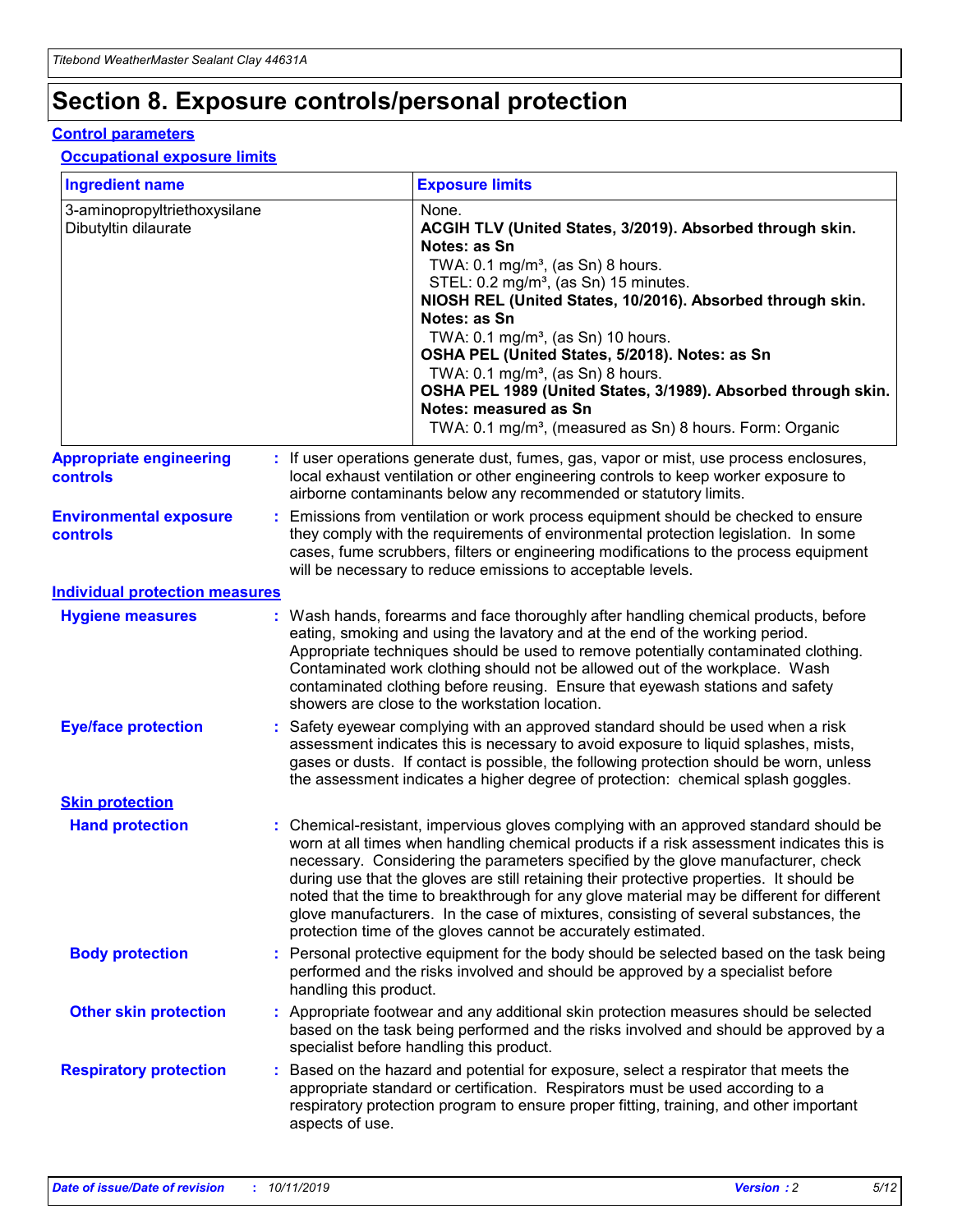### **Section 9. Physical and chemical properties**

#### **Appearance**

| <b>Physical state</b>                                  | : Liquid. [Paste.]                                              |
|--------------------------------------------------------|-----------------------------------------------------------------|
| <b>Color</b>                                           | Clay.                                                           |
| Odor                                                   | None [Slight]                                                   |
| <b>Odor threshold</b>                                  | $:$ Not available.                                              |
| рH                                                     | : Not applicable.                                               |
| <b>Melting point</b>                                   | : Not available.                                                |
| <b>Boiling point</b>                                   | : >100°C (>212°F)                                               |
| <b>Flash point</b>                                     | : Closed cup: >200°C (>392°F) [Setaflash.]                      |
| <b>Evaporation rate</b>                                | $:$ <1 (butyl acetate = 1)                                      |
| <b>Flammability (solid, gas)</b>                       | : Not available.                                                |
| <b>Lower and upper explosive</b><br>(flammable) limits | : Not available.                                                |
| <b>VOC (less water, less</b><br>exempt solvents)       | $: 0$ g/l                                                       |
| <b>Volatility</b>                                      | $: 0\%$ (w/w)                                                   |
| <b>Vapor density</b>                                   | : Not available.                                                |
| <b>Relative density</b>                                | : 1.4329                                                        |
| <b>Solubility</b>                                      | Insoluble in the following materials: cold water and hot water. |
| <b>Solubility in water</b>                             | : Not available.                                                |
| <b>Partition coefficient: n-</b><br>octanol/water      | : Not available.                                                |
| <b>Auto-ignition temperature</b>                       | : Not available.                                                |
| <b>Decomposition temperature</b>                       | : Not available.                                                |
| <b>Viscosity</b>                                       | : Not available.                                                |

### **Section 10. Stability and reactivity**

| <b>Reactivity</b>                            |    | : No specific test data related to reactivity available for this product or its ingredients.            |
|----------------------------------------------|----|---------------------------------------------------------------------------------------------------------|
| <b>Chemical stability</b>                    |    | : The product is stable.                                                                                |
| <b>Possibility of hazardous</b><br>reactions |    | : Under normal conditions of storage and use, hazardous reactions will not occur.                       |
| <b>Conditions to avoid</b>                   |    | : No specific data.                                                                                     |
| <b>Incompatible materials</b>                | ٠. | No specific data.                                                                                       |
| <b>Hazardous decomposition</b><br>products   | ÷. | Under normal conditions of storage and use, hazardous decomposition products should<br>not be produced. |

## **Section 11. Toxicological information**

### **Information on toxicological effects**

#### **Acute toxicity**

| <b>Product/ingredient name</b> | ∣Result∶                   | <b>Species</b> | <b>Dose</b>                | <b>Exposure</b> |
|--------------------------------|----------------------------|----------------|----------------------------|-----------------|
| 3-aminopropyltriethoxysilane   | ILD50 Dermal<br>ILD50 Oral | Rabbit<br>Rat  | $4.29$ g/kg<br>$1.57$ g/kg |                 |
| I Dibutyltin dilaurate         | LD50 Oral                  | Rat            | $175 \text{ mg/kg}$        |                 |

**Irritation/Corrosion**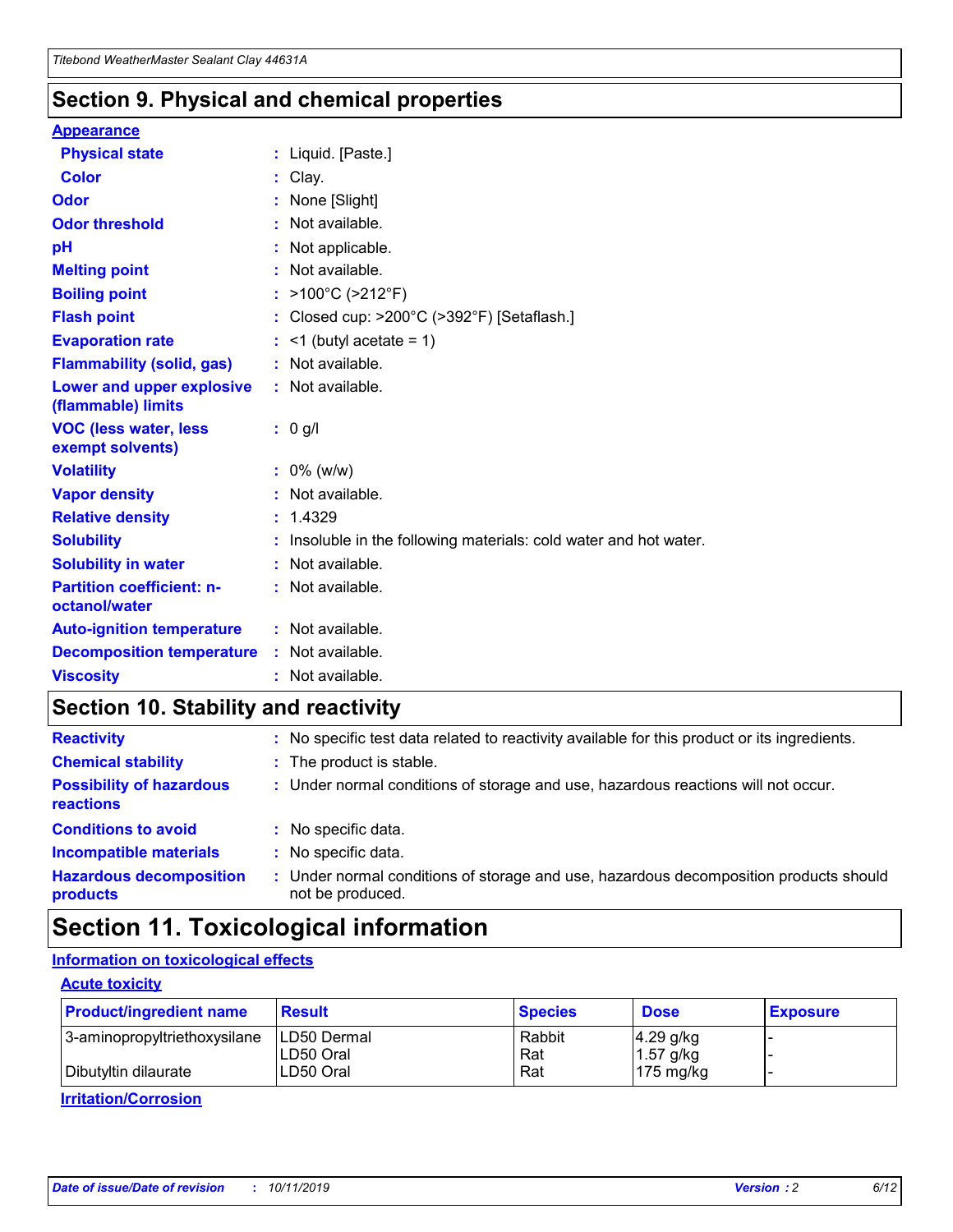# **Section 11. Toxicological information**

| <b>Product/ingredient name</b> | <b>Result</b>            | <b>Species</b> | <b>Score</b> | <b>Exposure</b>     | <b>Observation</b> |
|--------------------------------|--------------------------|----------------|--------------|---------------------|--------------------|
| 3-aminopropyltriethoxysilane   | Eyes - Mild irritant     | Rabbit         |              | $100 \text{ mg}$    |                    |
|                                | Eyes - Severe irritant   | Rabbit         |              | 24 hours 750        |                    |
|                                |                          |                |              | ug                  |                    |
|                                | Skin - Severe irritant   | Rabbit         |              | 24 hours 5          |                    |
|                                |                          |                |              | mq                  |                    |
| Dibutyltin dilaurate           | Eyes - Moderate irritant | Rabbit         |              | <b>24 hours 100</b> |                    |
|                                | Skin - Severe irritant   | Rabbit         |              | mg<br>500 mg        |                    |
|                                |                          |                |              |                     |                    |

#### **Sensitization**

Not available.

#### **Mutagenicity**

Not available.

#### **Carcinogenicity**

Not available.

#### **Reproductive toxicity**

Not available.

#### **Teratogenicity**

Not available.

#### **Specific target organ toxicity (single exposure)**

Not available.

#### **Specific target organ toxicity (repeated exposure)**

| <b>Name</b>                                                                         |                                                                            | <b>Category</b>                                     | <b>Route of</b><br>exposure | <b>Target organs</b> |
|-------------------------------------------------------------------------------------|----------------------------------------------------------------------------|-----------------------------------------------------|-----------------------------|----------------------|
| Dibutyltin dilaurate                                                                |                                                                            | Category 1                                          |                             | respiratory system   |
| <b>Aspiration hazard</b><br>Not available.                                          |                                                                            |                                                     |                             |                      |
| <b>Information on the likely</b><br>routes of exposure                              | : Not available.                                                           |                                                     |                             |                      |
| <b>Potential acute health effects</b>                                               |                                                                            |                                                     |                             |                      |
| <b>Eye contact</b>                                                                  | : May cause eye irritation.                                                |                                                     |                             |                      |
| <b>Inhalation</b>                                                                   |                                                                            | : No known significant effects or critical hazards. |                             |                      |
| <b>Skin contact</b>                                                                 | : May cause skin irritation.                                               |                                                     |                             |                      |
| <b>Ingestion</b>                                                                    |                                                                            | : No known significant effects or critical hazards. |                             |                      |
| <b>Symptoms related to the physical, chemical and toxicological characteristics</b> |                                                                            |                                                     |                             |                      |
| <b>Eye contact</b>                                                                  | irritation<br>watering<br>redness                                          | : Adverse symptoms may include the following:       |                             |                      |
| <b>Inhalation</b>                                                                   | reduced fetal weight<br>increase in fetal deaths<br>skeletal malformations | : Adverse symptoms may include the following:       |                             |                      |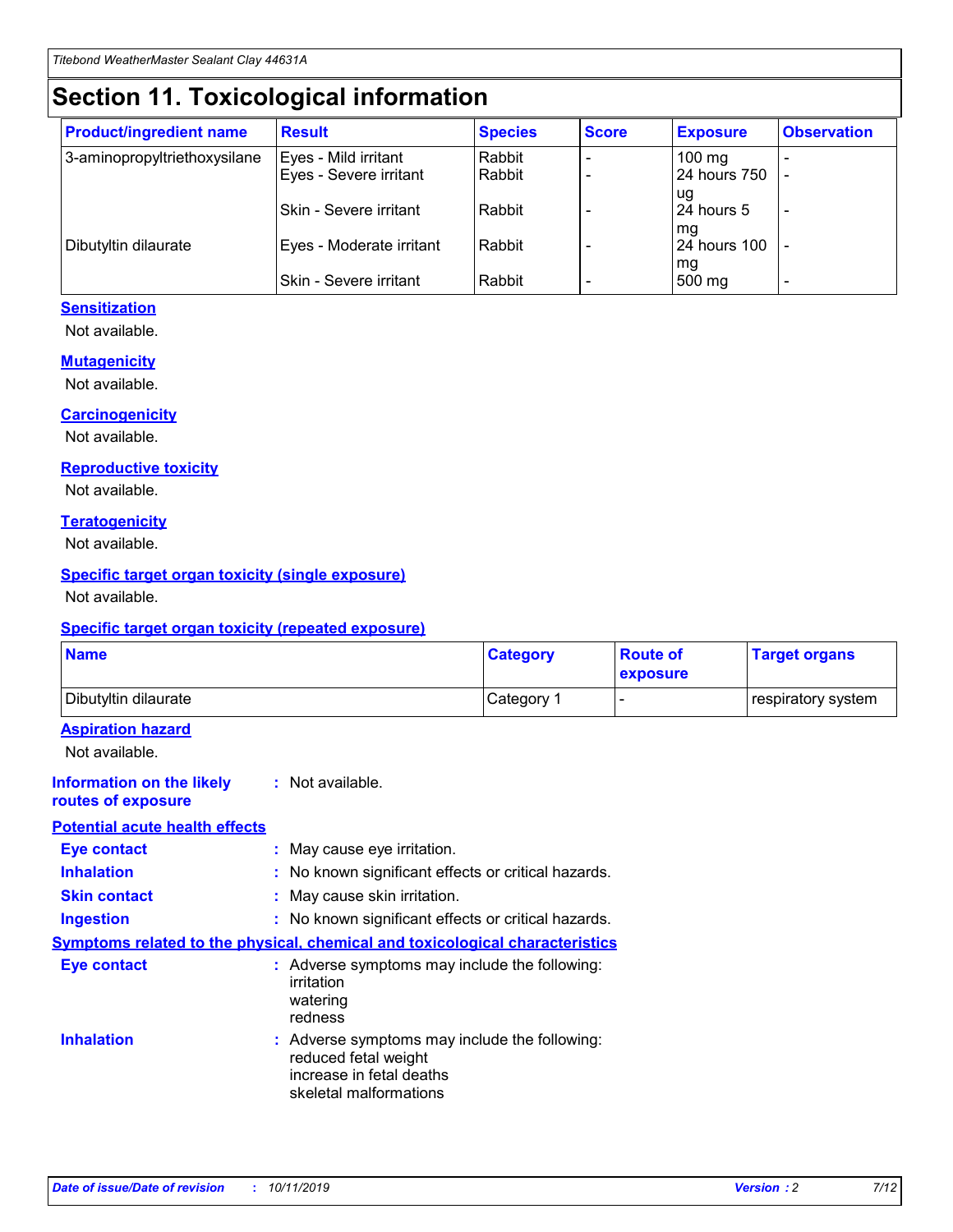# **Section 11. Toxicological information**

| <b>Skin contact</b>                     | : Adverse symptoms may include the following:<br>irritation<br>redness<br>reduced fetal weight<br>increase in fetal deaths<br>skeletal malformations |
|-----------------------------------------|------------------------------------------------------------------------------------------------------------------------------------------------------|
| <b>Ingestion</b>                        | : Adverse symptoms may include the following:<br>reduced fetal weight<br>increase in fetal deaths<br>skeletal malformations                          |
|                                         | Delayed and immediate effects and also chronic effects from short and long term exposure                                                             |
| <b>Short term exposure</b>              |                                                                                                                                                      |
| <b>Potential immediate</b><br>effects   | : Not available.                                                                                                                                     |
| <b>Potential delayed effects</b>        | : Not available.                                                                                                                                     |
| <b>Long term exposure</b>               |                                                                                                                                                      |
| <b>Potential immediate</b><br>effects   | : Not available.                                                                                                                                     |
| <b>Potential delayed effects</b>        | : Not available.                                                                                                                                     |
| <b>Potential chronic health effects</b> |                                                                                                                                                      |
| Not available.                          |                                                                                                                                                      |
| <b>General</b>                          | : Once sensitized, a severe allergic reaction may occur when subsequently exposed to<br>very low levels.                                             |
| <b>Carcinogenicity</b>                  | : No known significant effects or critical hazards.                                                                                                  |
| <b>Mutagenicity</b>                     | No known significant effects or critical hazards.                                                                                                    |
| <b>Teratogenicity</b>                   | May damage the unborn child.                                                                                                                         |
| <b>Developmental effects</b>            | : No known significant effects or critical hazards.                                                                                                  |
| <b>Fertility effects</b>                | : May damage fertility.                                                                                                                              |
| <b>Numerical measures of toxicity</b>   |                                                                                                                                                      |
| <b>Acute toxicity estimates</b>         |                                                                                                                                                      |
| .                                       |                                                                                                                                                      |

Not available.

# **Section 12. Ecological information**

#### **Toxicity**

| <b>Product/ingredient name</b> | <b>Result</b>                     | <b>Species</b>                       | <b>Exposure</b> |
|--------------------------------|-----------------------------------|--------------------------------------|-----------------|
| Dibutyltin dilaurate           | Chronic EC10 > 2 mg/l Fresh water | Algae - Scenedesmus<br>I subspicatus | l 96 hours      |

### **Persistence and degradability**

| <b>Product/ingredient name</b> | <b>Test</b>                                                                    | <b>Result</b>  |  | <b>Dose</b>       | <b>Inoculum</b>         |
|--------------------------------|--------------------------------------------------------------------------------|----------------|--|-------------------|-------------------------|
| Dibutyltin dilaurate           | OECD 301F<br>Ready<br>Biodegradability -<br>Manometric<br>Respirometry<br>Test | 23 % - 28 days |  |                   |                         |
| <b>Product/ingredient name</b> | <b>Aquatic half-life</b>                                                       |                |  | <b>Photolysis</b> | <b>Biodegradability</b> |
| Dibutyltin dilaurate           |                                                                                |                |  |                   | Inherent                |

### **Bioaccumulative potential**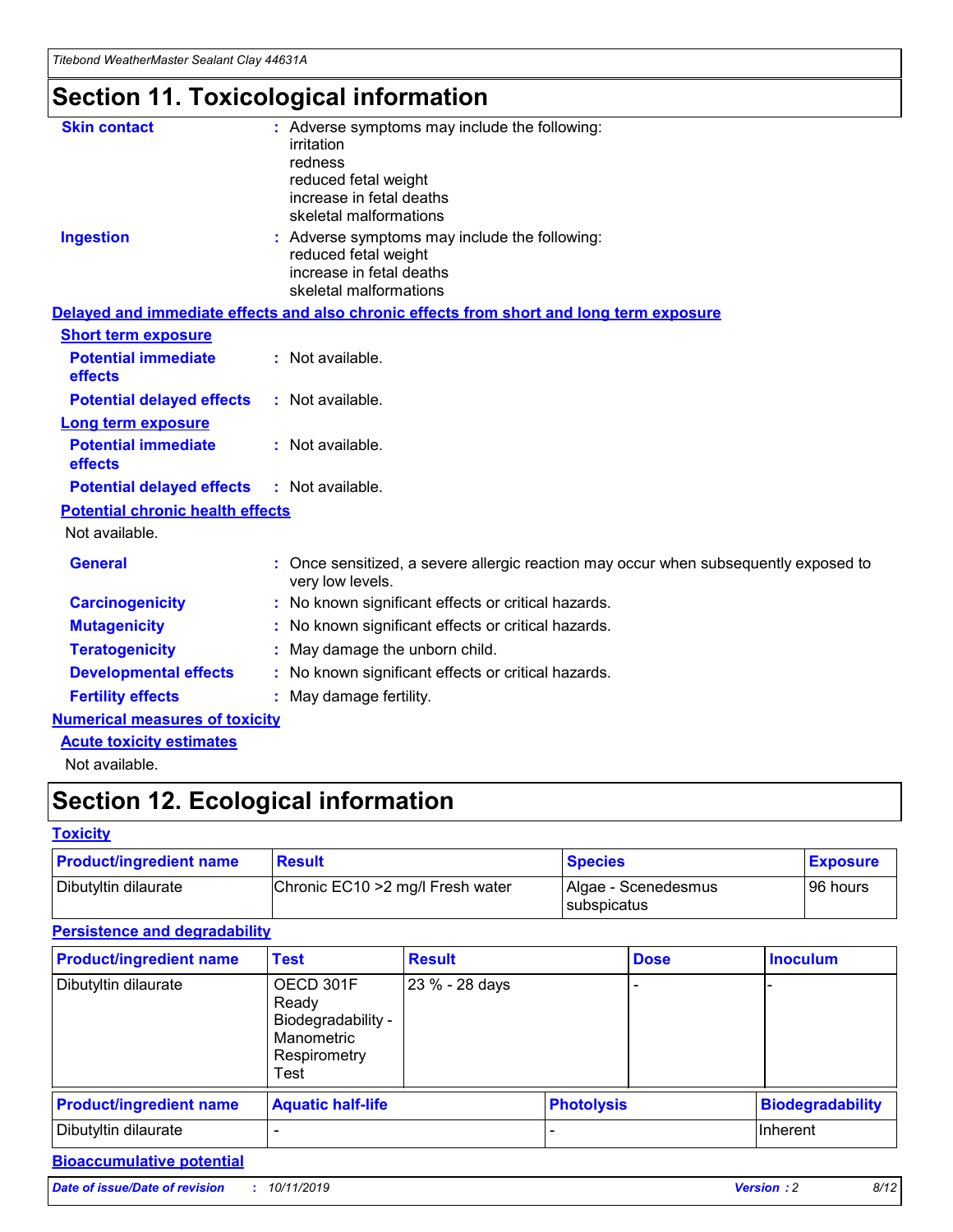# **Section 12. Ecological information**

| <b>Product/ingredient name</b>                       | ∣LoqP <sub>ow</sub> | <b>BCF</b>  | <b>Potential</b> |
|------------------------------------------------------|---------------------|-------------|------------------|
| 3-aminopropyltriethoxysilane<br>Dibutyltin dilaurate | 4.44                | 3.4<br>2.91 | low<br>low       |

#### **Mobility in soil**

| <i></i>                                                       |                                                     |
|---------------------------------------------------------------|-----------------------------------------------------|
| <b>Soil/water partition</b><br>coefficient (K <sub>oc</sub> ) | : Not available.                                    |
| <b>Other adverse effects</b>                                  | : No known significant effects or critical hazards. |

### **Section 13. Disposal considerations**

**Disposal methods :**

The generation of waste should be avoided or minimized wherever possible. Disposal of this product, solutions and any by-products should at all times comply with the requirements of environmental protection and waste disposal legislation and any regional local authority requirements. Dispose of surplus and non-recyclable products via a licensed waste disposal contractor. Waste should not be disposed of untreated to the sewer unless fully compliant with the requirements of all authorities with jurisdiction. Waste packaging should be recycled. Incineration or landfill should only be considered when recycling is not feasible. This material and its container must be disposed of in a safe way. Care should be taken when handling emptied containers that have not been cleaned or rinsed out. Empty containers or liners may retain some product residues. Avoid dispersal of spilled material and runoff and contact with soil, waterways, drains and sewers.

### **Section 14. Transport information**

|                                      | <b>DOT</b><br><b>Classification</b> | <b>TDG</b><br><b>Classification</b> | <b>Mexico</b><br><b>Classification</b> | <b>ADR/RID</b> | <b>IMDG</b>              | <b>IATA</b>              |
|--------------------------------------|-------------------------------------|-------------------------------------|----------------------------------------|----------------|--------------------------|--------------------------|
| <b>UN number</b>                     | Not regulated.                      | Not regulated.                      | Not regulated.                         | Not regulated. | Not regulated.           | Not regulated.           |
| <b>UN proper</b><br>shipping name    | $\blacksquare$                      |                                     |                                        |                |                          |                          |
| <b>Transport</b><br>hazard class(es) | $\blacksquare$                      | $\overline{\phantom{a}}$            | $\blacksquare$                         | $\blacksquare$ | $\overline{\phantom{a}}$ | $\overline{\phantom{0}}$ |
| <b>Packing group</b>                 | $\overline{\phantom{a}}$            | $\overline{\phantom{0}}$            | $\overline{\phantom{a}}$               | -              | $\overline{\phantom{0}}$ | $\overline{\phantom{a}}$ |
| <b>Environmental</b><br>hazards      | No.                                 | No.                                 | No.                                    | No.            | No.                      | No.                      |

# **Section 15. Regulatory information**

#### **U.S. Federal regulations**

#### **SARA 302/304**

#### **Composition/information on ingredients**

No products were found.

**SARA 304 RQ :** Not applicable.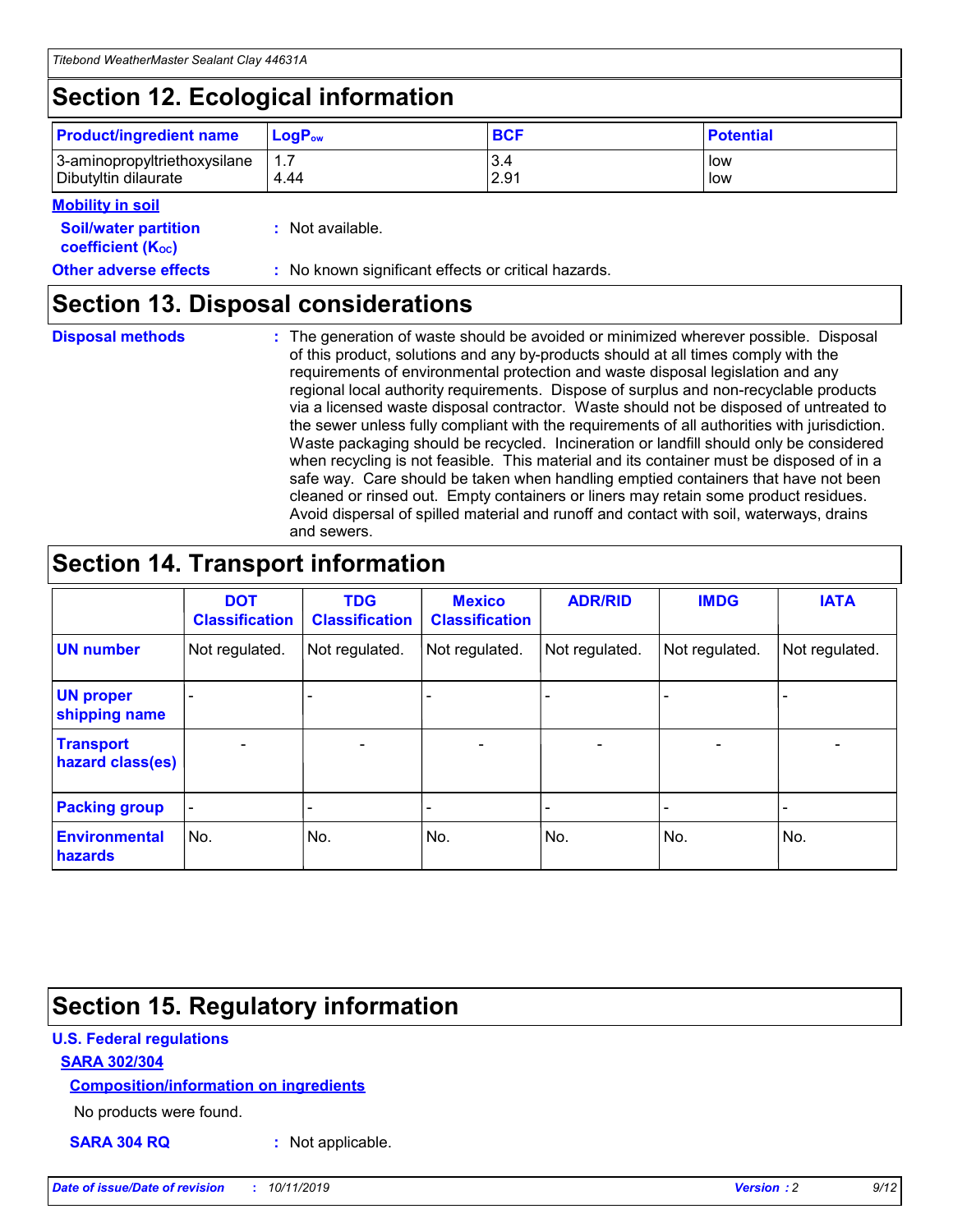## **Section 15. Regulatory information**

#### **SARA 311/312**

**Classification :** EYE IRRITATION - Category 2B SKIN SENSITIZATION - Category 1 TOXIC TO REPRODUCTION (Fertility) - Category 1B TOXIC TO REPRODUCTION (Unborn child) - Category 1B

#### **Composition/information on ingredients**

| <b>Name</b>                  | $\frac{9}{6}$ | <b>Classification</b>                                                                                                                                                                                                                                                                   |
|------------------------------|---------------|-----------------------------------------------------------------------------------------------------------------------------------------------------------------------------------------------------------------------------------------------------------------------------------------|
| 3-aminopropyltriethoxysilane | ≤3            | FLAMMABLE LIQUIDS - Category 4<br><b>ACUTE TOXICITY (oral) - Category 4</b><br>SKIN IRRITATION - Category 2                                                                                                                                                                             |
| Dibutyltin dilaurate         | ≤0.3          | <b>EYE IRRITATION - Category 2A</b><br>ACUTE TOXICITY (oral) - Category 3<br>SKIN CORROSION - Category 1C<br>SERIOUS EYE DAMAGE - Category 1<br>SKIN SENSITIZATION - Category 1<br><b>GERM CELL MUTAGENICITY - Category 2</b><br><b>TOXIC TO REPRODUCTION (Fertility) - Category 1B</b> |
|                              |               | TOXIC TO REPRODUCTION (Unborn child) - Category 1B<br>SPECIFIC TARGET ORGAN TOXICITY (REPEATED<br>EXPOSURE) (respiratory system) - Category 1                                                                                                                                           |

#### **State regulations**

| <b>Massachusetts</b> | : None of the components are listed. |
|----------------------|--------------------------------------|
| <b>New York</b>      | : None of the components are listed. |
| <b>New Jersey</b>    | : None of the components are listed. |
| <b>Pennsylvania</b>  | : None of the components are listed. |

#### **California Prop. 65**

**A** WARNING: This product can expose you to methanol, which is known to the State of California to cause birth defects or other reproductive harm. For more information go to www.P65Warnings.ca.gov.

| <b>Ingredient name</b> | No significant risk Maximum<br>level | acceptable dosage<br>level |
|------------------------|--------------------------------------|----------------------------|
| methanol               |                                      | Yes.                       |

#### **International regulations**

**Chemical Weapon Convention List Schedules I, II & III Chemicals** Not listed.

#### **Montreal Protocol**

Not listed.

**Stockholm Convention on Persistent Organic Pollutants**

Not listed.

### **UNECE Aarhus Protocol on POPs and Heavy Metals**

Not listed.

#### **Inventory list**

### **China :** All components are listed or exempted.

**United States TSCA 8(b) inventory :** All components are active or exempted.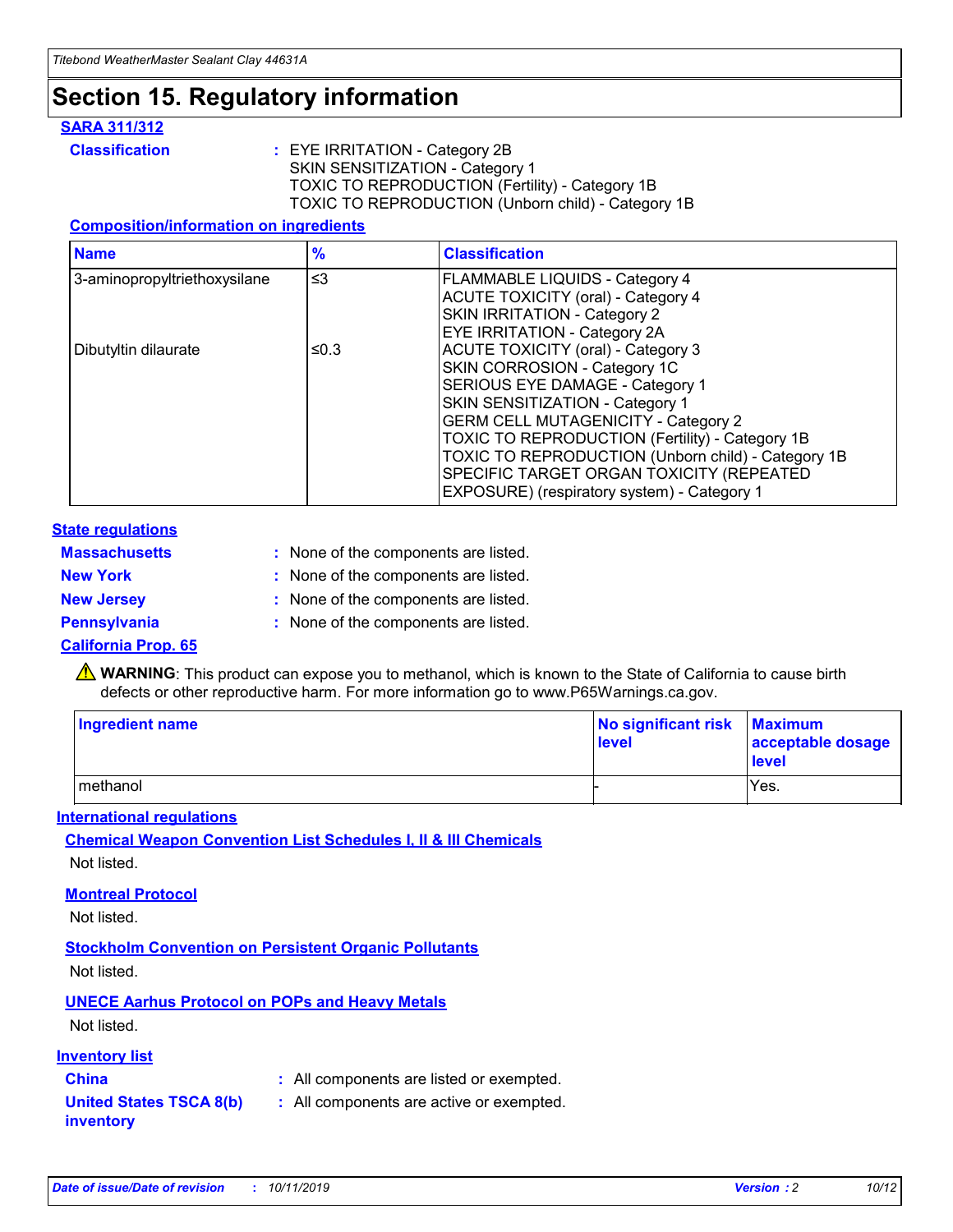# **Section 16. Other information**

**Hazardous Material Information System (U.S.A.)**



**Caution: HMIS® ratings are based on a 0-4 rating scale, with 0 representing minimal hazards or risks, and 4 representing significant hazards or risks. Although HMIS® ratings and the associated label are not required on SDSs or products leaving a facility under 29 CFR 1910.1200, the preparer may choose to provide them. HMIS® ratings are to be used with a fully implemented HMIS® program. HMIS® is a registered trademark and service mark of the American Coatings Association, Inc.**

**The customer is responsible for determining the PPE code for this material. For more information on HMIS® Personal Protective Equipment (PPE) codes, consult the HMIS® Implementation Manual.**

#### **National Fire Protection Association (U.S.A.)**



**Reprinted with permission from NFPA 704-2001, Identification of the Hazards of Materials for Emergency Response Copyright ©1997, National Fire Protection Association, Quincy, MA 02269. This reprinted material is not the complete and official position of the National Fire Protection Association, on the referenced subject which is represented only by the standard in its entirety.**

**Copyright ©2001, National Fire Protection Association, Quincy, MA 02269. This warning system is intended to be interpreted and applied only by properly trained individuals to identify fire, health and reactivity hazards of chemicals. The user is referred to certain limited number of chemicals with recommended classifications in NFPA 49 and NFPA 325, which would be used as a guideline only. Whether the chemicals are classified by NFPA or not, anyone using the 704 systems to classify chemicals does so at their own risk.**

#### **Procedure used to derive the classification**

| <b>Classification</b>                                                                                                                                                                  |                                                                                                                                                                                                                                                                   | <b>Justification</b>                                                                                                                                                                                                                                                                                       |  |
|----------------------------------------------------------------------------------------------------------------------------------------------------------------------------------------|-------------------------------------------------------------------------------------------------------------------------------------------------------------------------------------------------------------------------------------------------------------------|------------------------------------------------------------------------------------------------------------------------------------------------------------------------------------------------------------------------------------------------------------------------------------------------------------|--|
| <b>EYE IRRITATION - Category 2B</b><br>SKIN SENSITIZATION - Category 1<br><b>TOXIC TO REPRODUCTION (Fertility) - Category 1B</b><br>TOXIC TO REPRODUCTION (Unborn child) - Category 1B |                                                                                                                                                                                                                                                                   | Expert judgment<br>Expert judgment<br>Expert judgment<br>Expert judgment                                                                                                                                                                                                                                   |  |
| <b>History</b>                                                                                                                                                                         |                                                                                                                                                                                                                                                                   |                                                                                                                                                                                                                                                                                                            |  |
| <b>Date of printing</b>                                                                                                                                                                | : 4/22/2022                                                                                                                                                                                                                                                       |                                                                                                                                                                                                                                                                                                            |  |
| Date of issue/Date of<br>revision                                                                                                                                                      | : 10/11/2019                                                                                                                                                                                                                                                      |                                                                                                                                                                                                                                                                                                            |  |
| Date of previous issue                                                                                                                                                                 | : 10/16/2020                                                                                                                                                                                                                                                      |                                                                                                                                                                                                                                                                                                            |  |
| <b>Version</b>                                                                                                                                                                         | $\therefore$ 2                                                                                                                                                                                                                                                    |                                                                                                                                                                                                                                                                                                            |  |
| <b>Key to abbreviations</b>                                                                                                                                                            | $\therefore$ ATE = Acute Toxicity Estimate<br><b>BCF</b> = Bioconcentration Factor<br>IATA = International Air Transport Association<br><b>IBC</b> = Intermediate Bulk Container<br><b>IMDG = International Maritime Dangerous Goods</b><br>$UN = United Nations$ | GHS = Globally Harmonized System of Classification and Labelling of Chemicals<br>LogPow = logarithm of the octanol/water partition coefficient<br>MARPOL = International Convention for the Prevention of Pollution From Ships, 1973<br>as modified by the Protocol of 1978. ("Marpol" = marine pollution) |  |